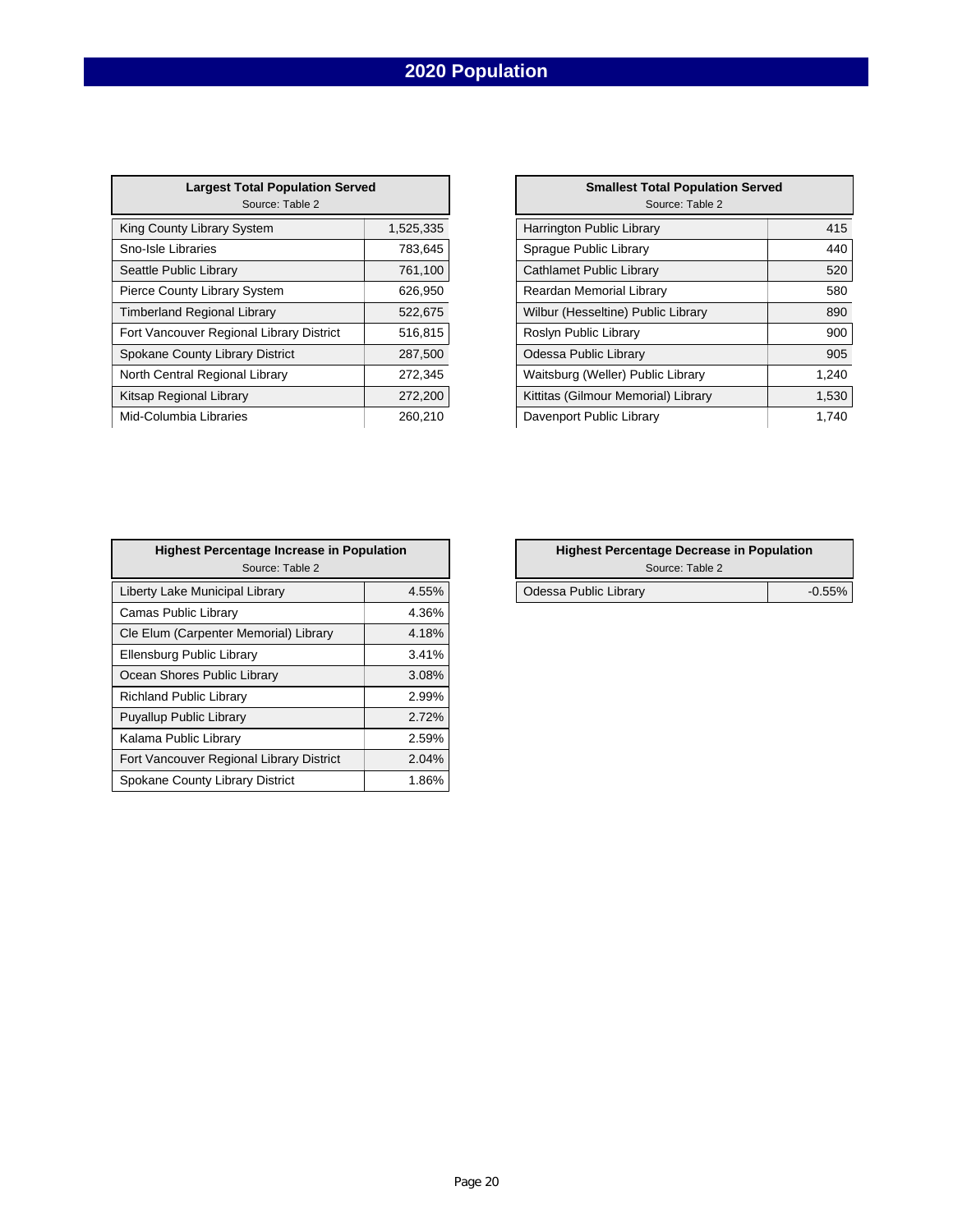### **2020 Revenue**

| <b>Highest Local Operating Revenue</b><br>Source: Table 2 |               |  |  |  |
|-----------------------------------------------------------|---------------|--|--|--|
| <b>King County Library System</b>                         | \$124,750,277 |  |  |  |
| Seattle Public Library                                    | \$77,261,257  |  |  |  |
| Sno-Isle Libraries                                        | \$60,682,848  |  |  |  |
| <b>Pierce County Library System</b>                       | \$37,745,980  |  |  |  |
| Fort Vancouver Regional Library District                  | \$25,375,473  |  |  |  |
| <b>Timberland Regional Library</b>                        | \$24,417,817  |  |  |  |
| Kitsap Regional Library                                   | \$15,564,382  |  |  |  |
| Spokane County Library District                           | \$15,380,941  |  |  |  |
| North Central Regional Library                            | \$14,068,434  |  |  |  |
| Tacoma Public Library                                     | \$13.302.509  |  |  |  |

| <b>Highest Local Operating Revenue</b><br>Source: Table 2 |               | <b>Highest State Operating Revenue</b><br>Source: Table 2 |           |
|-----------------------------------------------------------|---------------|-----------------------------------------------------------|-----------|
| y Library System                                          | \$124,750,277 | <b>Stevens County Rural Library District</b>              | \$141,705 |
| lic Library                                               | \$77,261,257  | Central Skagit Library District                           | \$140,283 |
| oraries                                                   | \$60,682,848  | Sno-Isle Libraries                                        | \$66,268  |
| nty Library System                                        | \$37,745,980  | Roslyn Public Library                                     | \$35,000  |
| uver Regional Library District                            | \$25,375,473  | Fort Vancouver Regional Library District                  | \$31,762  |
| <b>Regional Library</b>                                   | \$24,417,817  | Yakima Valley Libraries                                   | \$25,061  |
| onal Library                                              | \$15,564,382  | Walla Walla County Rural Library District                 | \$11,974  |
| ounty Library District                                    | \$15,380,941  | Port Townsend Public Library                              | \$4,401   |
| al Regional Library                                       | \$14,068,434  | Kalama Public Library                                     | \$2,000   |
| blic Library                                              | \$13,302,509  | Mid-Columbia Libraries                                    | \$1,100   |

| <b>Highest Federal Operating Revenue</b><br>Source: Table 2 |           | <b>Highest Other Operating Revenue</b><br>Source: Table 2 |
|-------------------------------------------------------------|-----------|-----------------------------------------------------------|
| Pierce County Library System                                | \$540,925 | Seattle Public Library                                    |
| Tacoma Public Library                                       | \$328,249 | King County Library System                                |
| Everett Public Library                                      | \$47,464  | Fort Vancouver Regional Library District                  |
| <b>Asotin County Library</b>                                | \$43,211  | Sno-Isle Libraries                                        |
| Spokane Public Library                                      | \$40,956  | Pierce County Library System                              |
| <b>Timberland Regional Library</b>                          | \$25,660  | Spokane County Library District                           |
| Sno-Isle Libraries                                          | \$23,000  | Kitsap Regional Library                                   |
| Jefferson County Rural Library District                     | \$14,752  | Mid-Columbia Libraries                                    |
| Whitman County Library                                      | \$12,252  | <b>Timberland Regional Library</b>                        |
| <b>Whatcom County Library System</b>                        | \$11,938  | <b>Whatcom County Library System</b>                      |

| <b>Highest Other Operating Revenue</b><br>Source: Table 2 |             |  |  |  |
|-----------------------------------------------------------|-------------|--|--|--|
| Seattle Public Library                                    | \$5,100,118 |  |  |  |
| King County Library System                                | \$1,816,464 |  |  |  |
| Fort Vancouver Regional Library District                  | \$1,127,290 |  |  |  |
| Sno-Isle Libraries                                        | \$989,439   |  |  |  |
| <b>Pierce County Library System</b>                       | \$627,470   |  |  |  |
| Spokane County Library District                           | \$545,014   |  |  |  |
| Kitsap Regional Library                                   | \$349,154   |  |  |  |
| Mid-Columbia Libraries                                    | \$244,609   |  |  |  |
| Timberland Regional Library                               | \$225,550   |  |  |  |
| <b>Whatcom County Library System</b>                      | \$202,855   |  |  |  |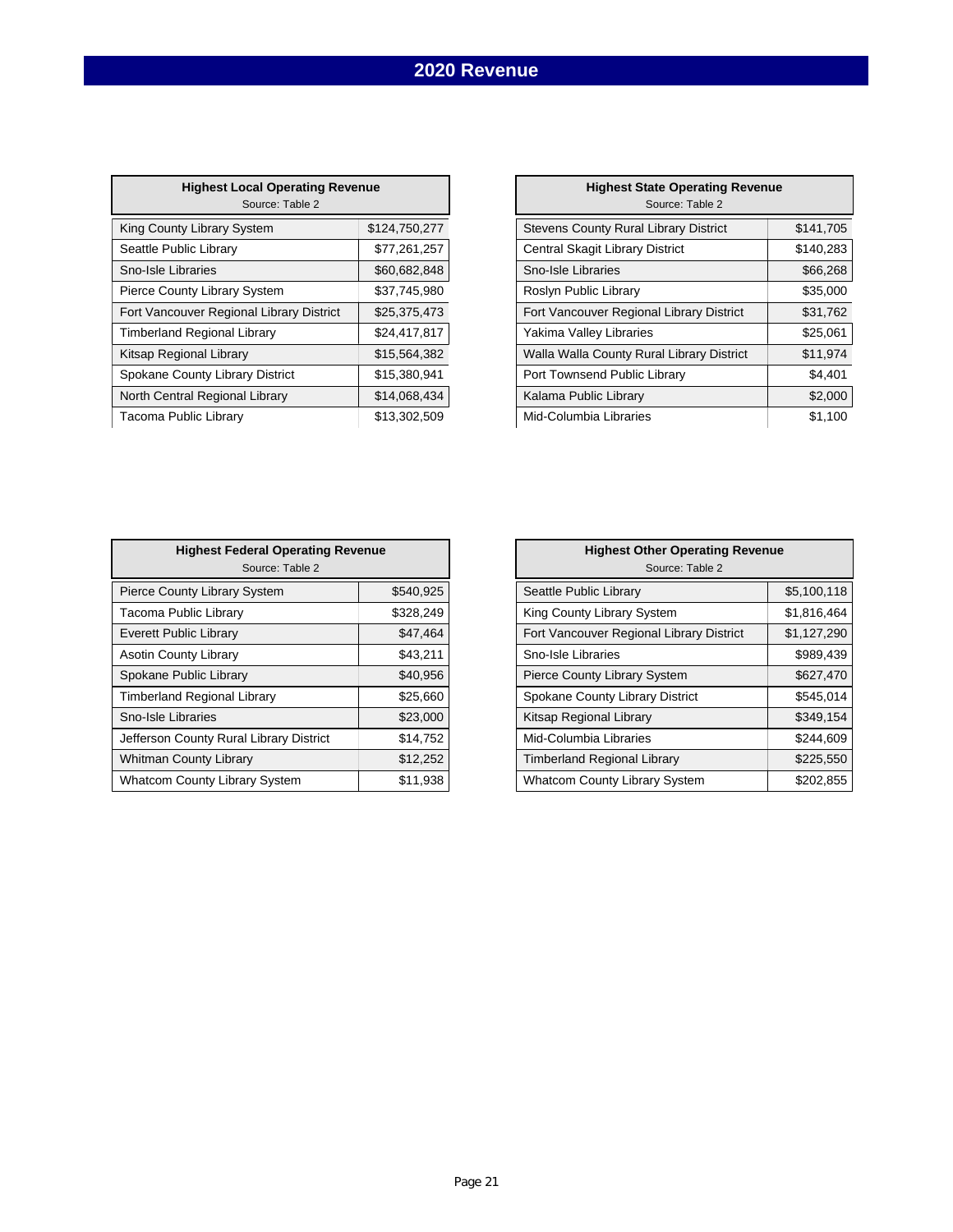| <b>Highest Capital Revenue</b><br>Source: Table 1 |             |
|---------------------------------------------------|-------------|
| Seattle Public Library                            | \$6,036,846 |
| San Juan Island Library District                  | \$2,075,000 |
| <b>Pierce County Library System</b>               | \$1,962,751 |
| Tacoma Public Library                             | \$875,803   |
| <b>Asotin County Library</b>                      | \$799,078   |
| Fort Vancouver Regional Library District          | \$495,082   |
| Bellingham Public Library                         | \$186,513   |
| Liberty Lake Municipal Library                    | \$60,000    |
| <b>Whatcom County Library System</b>              | \$51,477    |

| <b>Highest Capital Revenue</b><br>Source: Table 1 |             | Source: Table 6                         | <b>Highest Operating Expenditures Per Capita</b> |  |
|---------------------------------------------------|-------------|-----------------------------------------|--------------------------------------------------|--|
| brary                                             | \$6,036,846 | San Juan Island Library District        | \$169.21                                         |  |
| <b>Library District</b>                           | \$2,075,000 | Lopez Island Library District           | \$168.31                                         |  |
| ibrary System                                     | \$1,962,751 | Orcas Island Library District           | \$157.16                                         |  |
| Library                                           | \$875,803   | Seattle Public Library                  | \$107.55                                         |  |
| ibrary                                            | \$799,078   | Cathlamet Public Library                | \$94.42                                          |  |
| Regional Library District                         | \$495,082   | Jefferson County Rural Library District | \$85.17                                          |  |
| lic Library                                       | \$186,513   | Port Townsend Public Library            | \$83.51                                          |  |
| nicipal Library                                   | \$60,000    | Ritzville (East Adams) Library          | \$83.18                                          |  |
| y Library System                                  | \$51,477    | <b>Burlington Public Library</b>        | \$80.71                                          |  |
|                                                   |             | Columbia County Rural Library District  | \$78.86                                          |  |

| <b>Highest Personnel Expenditures Per Capita</b><br>Source: Table 8 |          |  |  |
|---------------------------------------------------------------------|----------|--|--|
| San Juan Island Library District                                    | \$120.13 |  |  |
| Lopez Island Library District                                       | \$115.04 |  |  |
| Orcas Island Library District                                       | \$108.38 |  |  |
| Seattle Public Library                                              | \$80.09  |  |  |
| <b>Burlington Public Library</b>                                    | \$77.18  |  |  |
| Port Townsend Public Library                                        | \$65.77  |  |  |
| Ritzville (East Adams) Library                                      | \$64.23  |  |  |
| Jefferson County Rural Library District                             | \$62.46  |  |  |
| Anacortes Public Library                                            | \$60.30  |  |  |
| Roslyn Public Library                                               | \$57.04  |  |  |

| <b>Highest Personnel Expenditures Per Capita</b><br>Source: Table 8 |          | <b>Highest Collection Expenditures Per Capita</b><br>Source: Table 8 |         |
|---------------------------------------------------------------------|----------|----------------------------------------------------------------------|---------|
| uan Island Library District                                         | \$120.13 | Lopez Island Library District                                        | \$18.86 |
| Island Library District                                             | \$115.04 | Orcas Island Library District                                        | \$15.88 |
| <b>Island Library District</b>                                      | \$108.38 | San Juan Island Library District                                     | \$13.92 |
| e Public Library                                                    | \$80.09  | Seattle Public Library                                               | \$12.81 |
| gton Public Library                                                 | \$77.18  | Ocean Shores Public Library                                          | \$12.15 |
| ownsend Public Library                                              | \$65.77  | Cathlamet Public Library                                             | \$9.76  |
| le (East Adams) Library                                             | \$64.23  | Anacortes Public Library                                             | \$9.09  |
| son County Rural Library District                                   | \$62.46  | Sno-Isle Libraries                                                   | \$9.06  |
| rtes Public Library                                                 | \$60.30  | <b>Camas Public Library</b>                                          | \$8.69  |
| า Public Library                                                    | \$57.04  | <b>Whatcom County Library System</b>                                 | \$8.15  |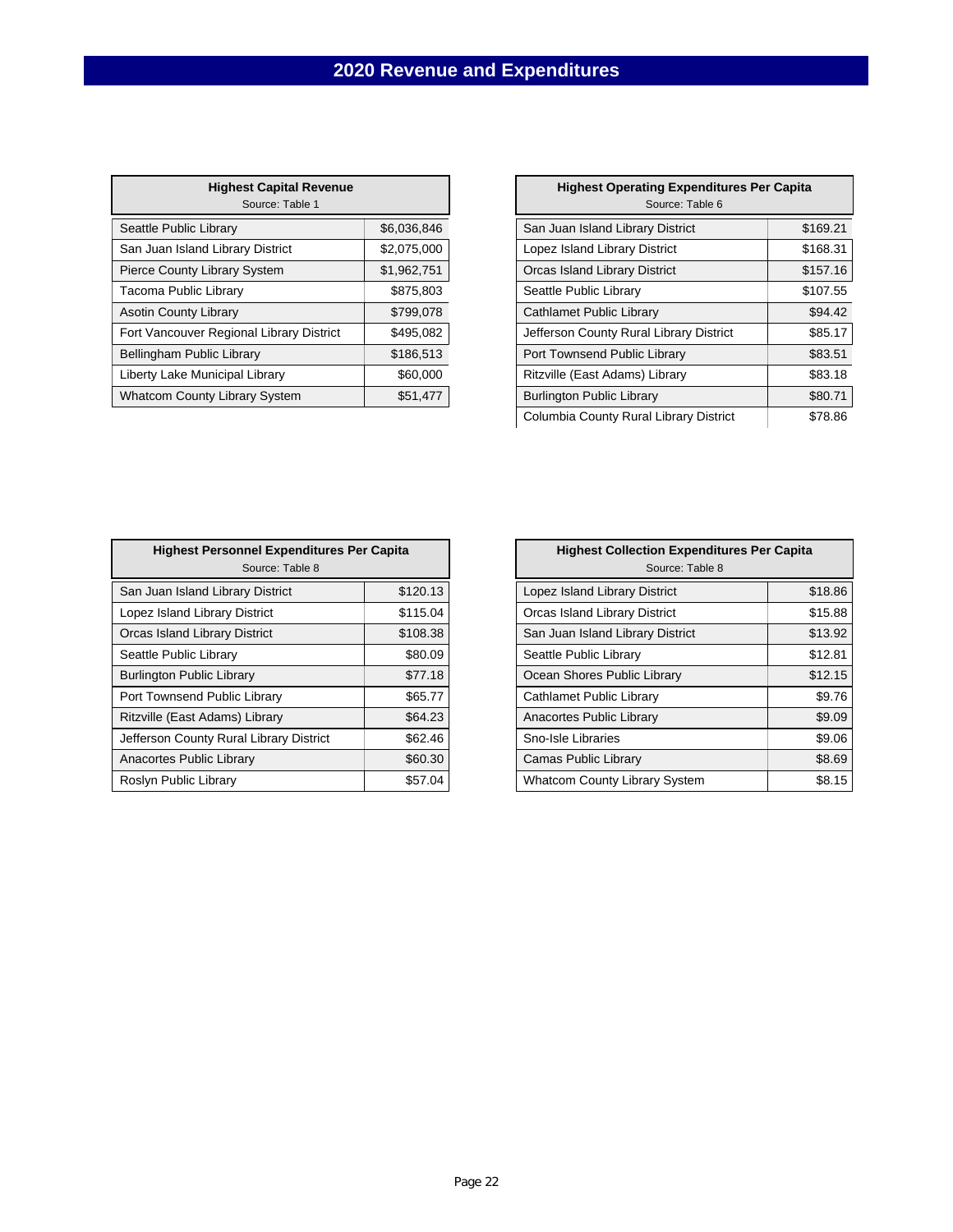| <b>Highest Number of ILL Items Received</b><br>Source: Table 12 |         |  |  |  |
|-----------------------------------------------------------------|---------|--|--|--|
| <b>Bellingham Public Library</b>                                | 280,130 |  |  |  |
| <b>Whatcom County Library System</b>                            | 124,829 |  |  |  |
| Port Townsend Public Library                                    | 30,122  |  |  |  |
| Jefferson County Rural Library District                         | 26,343  |  |  |  |
| Liberty Lake Municipal Library                                  | 18,612  |  |  |  |
| Timberland Regional Library                                     | 9,034   |  |  |  |
| <b>Asotin County Library</b>                                    | 8,890   |  |  |  |
| King County Library System                                      | 6,936   |  |  |  |
| Kitsap Regional Library                                         | 5,900   |  |  |  |
| <b>Pierce County Library System</b>                             | 3,573   |  |  |  |

| <b>Highest Number of ILL Items Received</b><br>Source: Table 12 |         | <b>Highest Number of ILL Items Provided</b><br>Source: Table 12 |         |
|-----------------------------------------------------------------|---------|-----------------------------------------------------------------|---------|
| am Public Library                                               | 280,130 | <b>Whatcom County Library System</b>                            | 282,499 |
| n County Library System                                         | 124,829 | Bellingham Public Library                                       | 120,722 |
| nsend Public Library                                            | 30,122  | Jefferson County Rural Library District                         | 29,193  |
| County Rural Library District                                   | 26,343  | Port Townsend Public Library                                    | 24,246  |
| ake Municipal Library                                           | 18,612  | Liberty Lake Municipal Library                                  | 9,163   |
| nd Regional Library                                             | 9,034   | <b>Asotin County Library</b>                                    | 7,029   |
| ounty Library                                                   | 8,890   | King County Library System                                      | 4,377   |
| unty Library System                                             | 6,936   | <b>Timberland Regional Library</b>                              | 2,982   |
| egional Library                                                 | 5,900   | Seattle Public Library                                          | 2,911   |
| ounty Library System                                            | 3.573   | North Central Regional Library                                  | 2,642   |

| <b>Highest Net Lending Rate*</b><br>Source: Table 12 |      | <b>Highest Total Collection</b><br>Source: Table 10 |
|------------------------------------------------------|------|-----------------------------------------------------|
| <b>Richland Public Library</b>                       | 5.39 | King County Library System                          |
| Tacoma Public Library                                | 3.58 | Seattle Public Library                              |
| Seattle Public Library                               | 2.37 | Sno-Isle Libraries                                  |
| Whatcom County Library System                        | 2.26 | <b>Timberland Regional Library</b>                  |
| Pullman (Neill) Public Library                       | 2.17 | <b>Pierce County Library System</b>                 |
| Sno-Isle Libraries                                   | 1.27 | Fort Vancouver Regional Library District            |
| Jefferson County Rural Library District              | 1.11 | North Central Regional Library                      |
| Everett Public Library                               | 1.00 | Tacoma Public Library                               |
| Mid-Columbia Libraries                               | 1.00 | Mid-Columbia Libraries                              |
| Pend Oreille County Library District                 | .94  | Spokane County Library District                     |

| <b>Highest Total Collection</b><br>Source: Table 10 |           |  |  |  |  |  |
|-----------------------------------------------------|-----------|--|--|--|--|--|
| King County Library System                          | 4,339,578 |  |  |  |  |  |
| Seattle Public Library                              | 2,654,914 |  |  |  |  |  |
| Sno-Isle Libraries                                  | 1,387,785 |  |  |  |  |  |
| Timberland Regional Library                         | 1,132,071 |  |  |  |  |  |
| <b>Pierce County Library System</b>                 | 1,023,800 |  |  |  |  |  |
| Fort Vancouver Regional Library District            | 768,637   |  |  |  |  |  |
| North Central Regional Library                      | 708,040   |  |  |  |  |  |
| Tacoma Public Library                               | 702,420   |  |  |  |  |  |
| Mid-Columbia Libraries                              | 529,448   |  |  |  |  |  |
| Spokane County Library District                     | 518,626   |  |  |  |  |  |

#### **Note:**

The formula for Net Lending Rate is Interlibrary Loan Items Provided divided by Interlibrary Loan Items Received. For a more detailed definition please refer to the Glossary.

The following libraries share catalogs (at the time of this survey) with one or more other public libraries: Asotin County Library, Bellingham Public Library, Burlington Public Library, Cle Elum (Carpenter Memorial) Library, Davenport Public Library, East Adams (Ritzville) Library District, Ellensburg Public Library, Jefferson County Rural Library District, La Conner Regional Library, Liberty Lake Municipal Library, Odessa Public Library, Pend Oreille County Library District, Port Townsend Public Library, Reardan Memorial Library, Roslyn Public Library, Sprague Public Library, Upper Skagit Library District, Whatcom County Library System, Wilbur (Hesseltine) Public Library.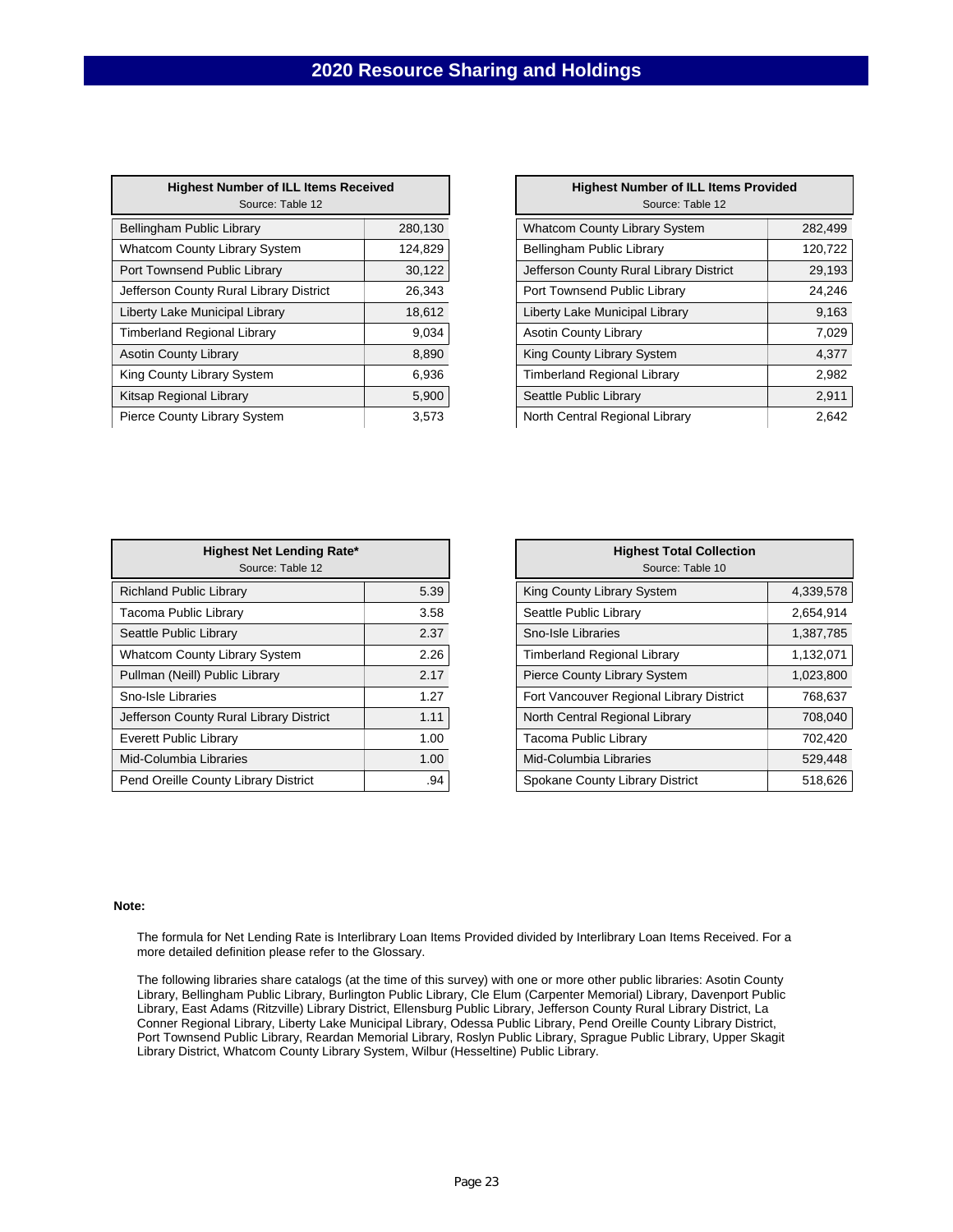## **2020 Circulation**

| <b>Highest Total Circulation</b><br>Source: Table 11 |            |
|------------------------------------------------------|------------|
| King County Library System                           | 14,945,667 |
| Seattle Public Library                               | 7,072,721  |
| Sno-Isle Libraries                                   | 5,575,723  |
| Fort Vancouver Regional Library District             | 3,612,352  |
| <b>Pierce County Library System</b>                  | 3,487,137  |
| <b>Timberland Regional Library</b>                   | 2,708,102  |
| Kitsap Regional Library                              | 1,734,730  |
| Spokane County Library District                      | 1,609,468  |
| Mid-Columbia Libraries                               | 1,390,693  |
| <b>Whatcom County Library System</b>                 | 1.351.899  |

| 14,945,667 | Port Townsend Public Library     | 19.56                                                                                             |
|------------|----------------------------------|---------------------------------------------------------------------------------------------------|
| 7,072,721  | Lopez Island Library District    | 16.61                                                                                             |
| 5,575,723  | Orcas Island Library District    | 14.18                                                                                             |
| 3,612,352  | Bellingham Public Library        | 11.87                                                                                             |
| 3,487,137  | San Juan Island Library District | 11.37                                                                                             |
| 2,708,102  |                                  | 9.91                                                                                              |
| 1,734,730  | King County Library System       | 9.80                                                                                              |
| 1,609,468  | Cathlamet Public Library         | 9.75                                                                                              |
| 1,390,693  | Anacortes Public Library         | 9.73                                                                                              |
| 1,351,899  | Seattle Public Library           | 9.29                                                                                              |
|            |                                  | <b>Highest Circulation Per Capita</b><br>Source: Table 11<br><b>Whatcom County Library System</b> |

| <b>Highest Turnover Rate*</b><br>Source: Table 11 |      | <b>Highest Investment Pe</b><br>Source: Table 11 |
|---------------------------------------------------|------|--------------------------------------------------|
| Fort Vancouver Regional Library District          | 4.70 | <b>Grandview Library</b>                         |
| Kitsap Regional Library                           | 4.10 | Ocean Shores Public Library                      |
| Sno-Isle Libraries                                | 4.02 | Ritzville (East Adams) Library                   |
| Bellingham Public Library                         | 3.94 | Walla Walla County Rural Library Dis             |
| King County Library System                        | 3.44 | <b>Everett Public Library</b>                    |
| Pierce County Library System                      | 3.41 | Upper Skagit Library District                    |
| Spokane County Library District                   | 3.10 | <b>Asotin County Library</b>                     |
| Whatcom County Library System                     | 2.87 | Yakima Valley Libraries                          |
| Seattle Public Library                            | 2.66 | Central Skagit Library District                  |
| Spokane Public Library                            | 2.63 | Seattle Public Library                           |

| <b>Highest Turnover Rate*</b><br>Source: Table 11 |      | Highest Investment Per Reader*<br>Source: Table 11 |        |
|---------------------------------------------------|------|----------------------------------------------------|--------|
| Regional Library District                         | 4.70 | <b>Grandview Library</b>                           | \$3.72 |
| Library                                           | 4.10 | Ocean Shores Public Library                        | \$2.39 |
|                                                   | 4.02 | Ritzville (East Adams) Library                     | \$2.23 |
| c Library                                         | 3.94 | Walla Walla County Rural Library District          | \$2.06 |
| ary System                                        | 3.44 | <b>Everett Public Library</b>                      | \$1.61 |
| brary System                                      | 3.41 | Upper Skagit Library District                      | \$1.52 |
| <b>Library District</b>                           | 3.10 | <b>Asotin County Library</b>                       | \$1.51 |
| / Library System                                  | 2.87 | Yakima Valley Libraries                            | \$1.42 |
| orary                                             | 2.66 | Central Skagit Library District                    | \$1.40 |
| Library                                           | 2.63 | Seattle Public Library                             | \$1.38 |
|                                                   |      |                                                    |        |

#### **Note:**

The formula for Turnover Rate is Total Circulation divided by Total Library Collection. For a more detailed definition please refer to the Glossary.

The formula for Investment Per Reader is Total Collection Expenditures divided by Total Circulation. For a more detailed definition please refer to the Glossary.